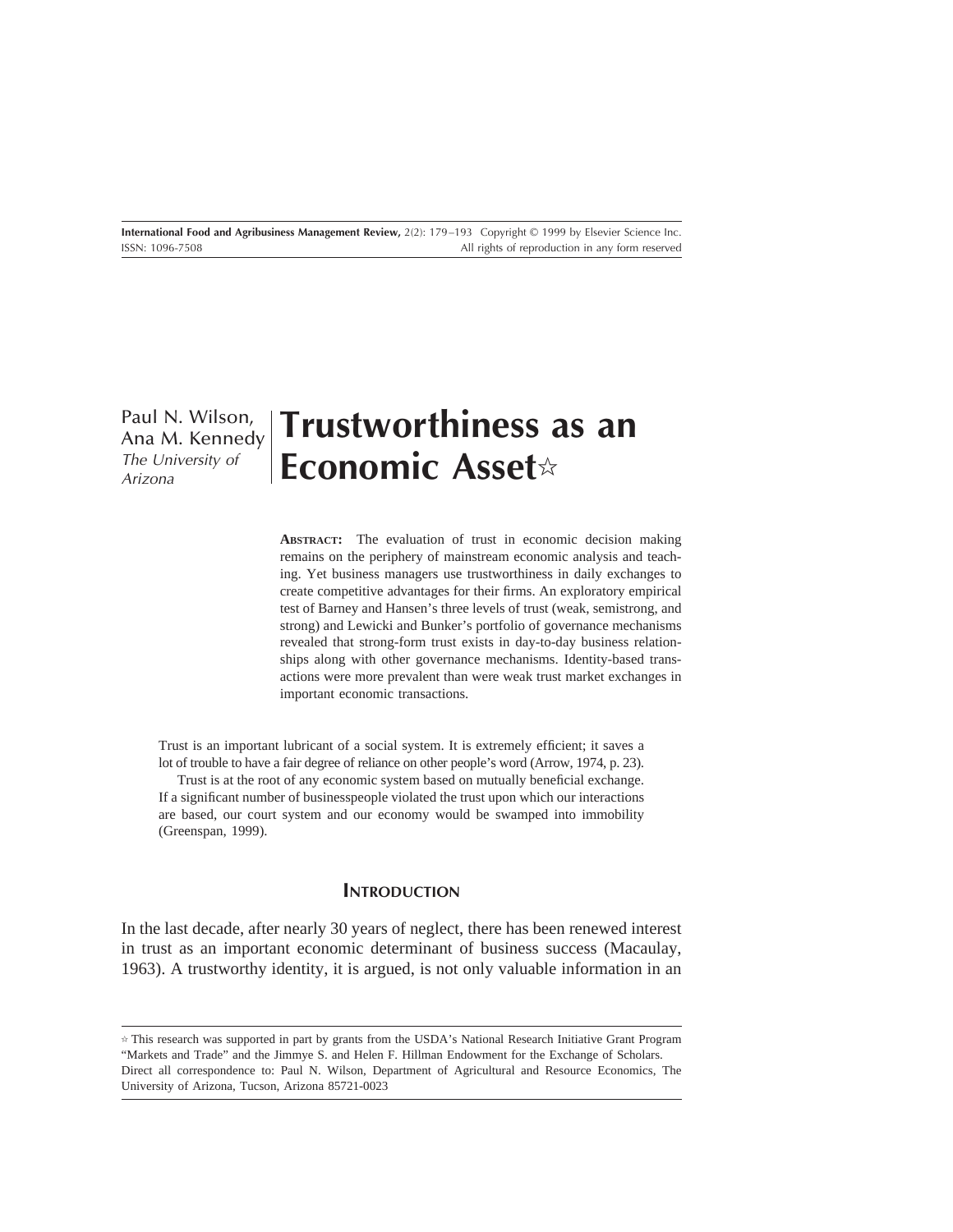exchange but can be transformed over time into an economic asset producing value for the firm. The business' reputation may be more important for sustained profitability than the firm's production technology (Sen, 1993). Yet skeptics in the academic and business communities have questioned the empirical validity of trust or social capital as useful decision variables or management concepts (Williamson, 1993; Gardner, 1995). Our analytical models of transactions between nameless people and firms have served economists well, according to these critics. Trust only has a peripheral and minor role to play in an economy characterized by self-interested calculativeness.

Recent business management literature has taken exception to identity-less exchanges. Michalos (1990) argued that trust is an attitude that allows decision makers to be vulnerable to harm in the interest of a perceived benefit. This risk-taking lubricant sustains the workings of a market economy. In the world of work, managers depend on trust continuously in their day-to-day decision making, according to Shapiro et al. (1992) where trust-based decisions are the rule rather than the exception; a "treachery can pay" attitude exists in business but is not dominant. Fukuyama (1995) claimed that countries with higher levels of trust are more competitive in the global economy characterized by uncertainty. Trust is a risk management tool, reducing the interaction costs of doing business and creating a strategic advantage for firms within a country. The general business sector has discovered that trusting employees (Handy, 1995), suppliers/buyers (Kumar, 1996), and alliance partners (Nooteboom et al., 1997) leads to competitive advantages that outweigh potential risks associated with opportunism (Williamson, 1985).

A more volatile competitive environment for agribusiness has created renewed interest in firm-level risk management (Boehlje and Lins, 1998). When sources of risk are analyzed and management responses proposed, the prevalence of relationship-centered challenges and opportunities is striking. In Boehlje and Lin's (1998) taxonomy of risks facing agribusiness firms, one half of the risk sources contained identity-based relationships where trust could serve as a governance or management tool to reduce the risk associated with that relationship.

We argue in this article that trust is a productive, economic asset for the business firm, not unlike information and knowledge, which appreciates in value through use. Using an exploratory, multiple-case study research design, we discover that selected agribusiness managers use a portfolio of governance mechanisms, including strong-form trust. A well-managed portfolio reduces transaction costs and creates competitive advantages for these firms. These preliminary results also support greater use of game theory, contract design, hierarchy analysis, and social capital in our agribusiness classrooms and research programs.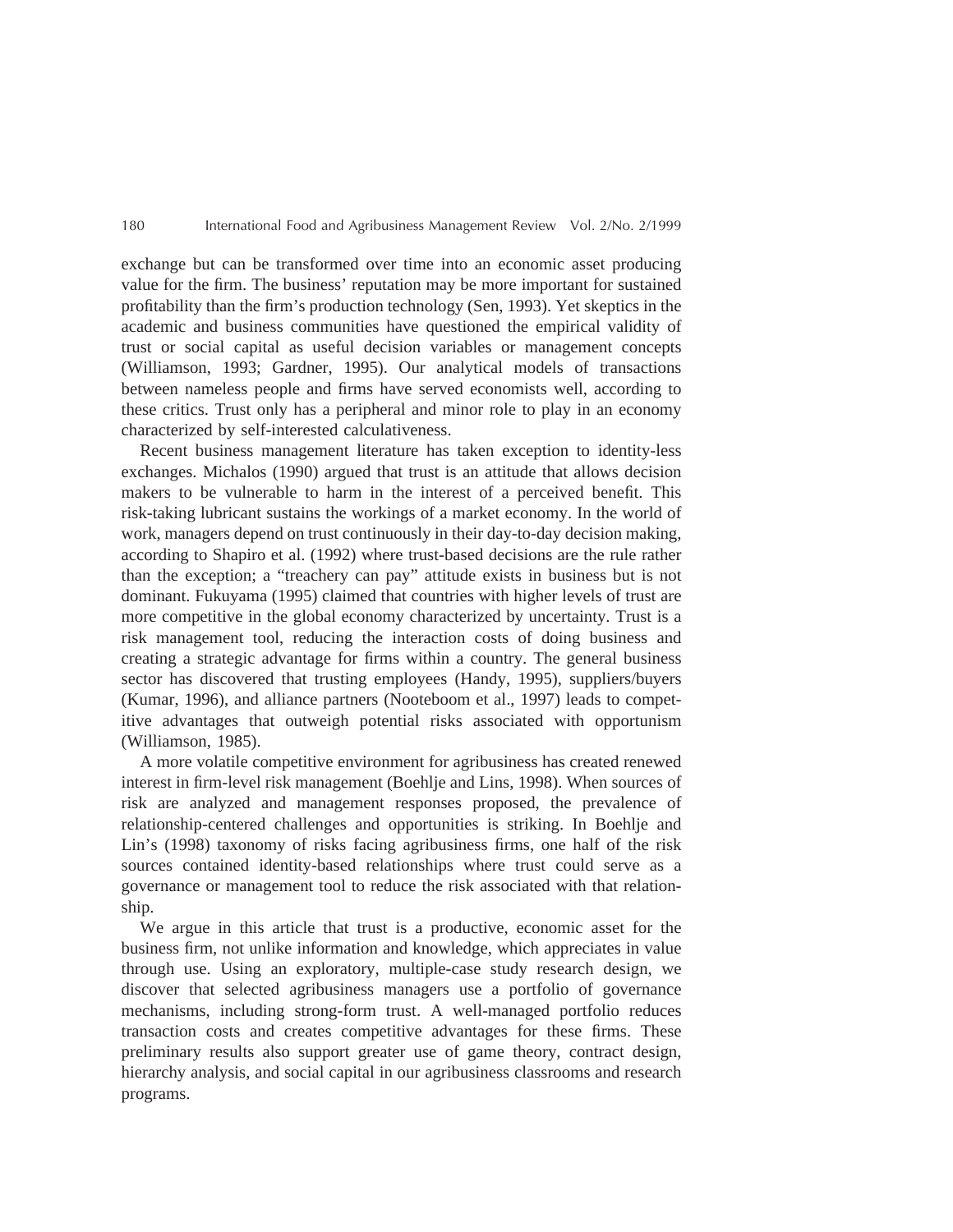# **TRUST AS AN ASSET**

Sabel's (1993) notion of trust centers on the mutual confidence that parties to an economic transaction will not exploit one another when one or both of the parties are vulnerable to opportunism. This mutual assurance directed towards economic behavior develops over time through daily observations. A shared understanding develops to the point that short-term economic interests lose their absolute motivational authority in decision making. A sense of duty and mutual dependence grows stronger, thereby promoting a business environment of risk taking and entrepreneurship under uncertainty.

Kreps (1990) extends this notion of trust as a tool for managing the unforeseen to a theory of the business firm centering on reputation as the defining characteristic of the organization. Emerging from noncooperative game theory, this theory of reputation relies on the empirical reality of contingencies in daily business life. Successful firms adapt to unforeseen events efficiently and competitively. Often decisions made under uncertainty and time constraints rely on a principle or focal point to guide the choice. Trustworthiness can serve the role of a guiding decision principle. So a corporate culture develops around a trust-based focal point; it is observable by others, and a reputation develops. In Kreps' (1990) design, the business firm is not a production function nor a governance structure, but rather an intangible object bearing a trustworthy reputation.

Trustworthy behavior is observable in economic transactions: repeated transactions reveal the firm's focal point, and a reputation is formed. Burchell and Wilkinson, 1997) noted that firms with a reputation that they "do what they say they will do" reduce transaction and monitoring costs for their trading partners. These lower costs are not inconsequential, as revealed in the willingness of these trading partners to pay slight price premiums and work out disagreements on a mutually satisfactory basis to maintain the beneficial relationship.

Incomplete contracts predominate in business. A mutual understanding of a trustworthy reputation creates a trading environment that handles ex post facto contingencies efficiently and effectively. Contracting parties place value on the knowledge that ex post facto negotiations will be handled fairly, quickly, and without the threat of holdup.

The presence of trust creates value for the firm because the firm, with a high level of assurance, can make decisions today that will not be transacted until a later time (Zajac and Olsen, 1993). Increased flexibility in volatile market conditions increases the competitiveness of the business in economic upturns and downturns. First-mover business commitments and financial investments can be made in search of economic rents with a high level of assurance that future commitments will be honored.

But is trustworthiness an economic asset? Generally we refer to assets as resources that create benefits for the firm. Asset value is measurable, in most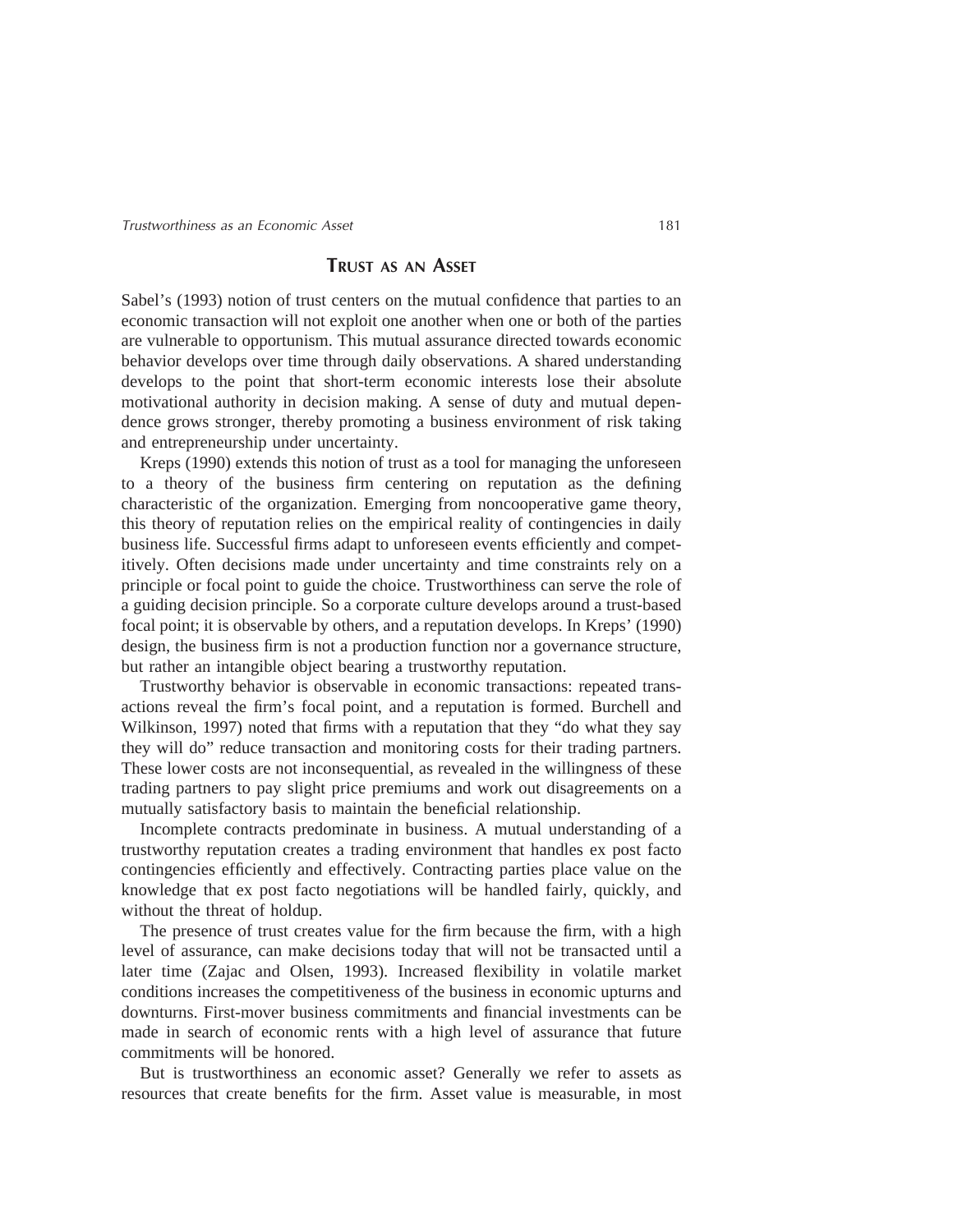cases, and this value depreciates over time. Assets have an opportunity cost and complement or substitute for one another. Even unidentifiable intangible assets, such as goodwill, can be purchased, amortized, and sold (Welsch et al., 1996). One determinate of goodwill is reputation, and it is valued, along with the other goodwill contributors, as the present value of the expected future excess earnings of the firm. Yet, an unidentifiable, intangible asset is generally not recognized in accounting records unless it has been paid for in an arm's length transaction.

Contrary to claims by skeptics, the value of trust, or its "worthwhileness," can be measured in business transactions. Dasgupta (1988) uses simple game models to illustrate this economic value. He argued that trustworthiness is similar to other assets, such as knowledge and information. However, economists have invested so little time in measuring and understanding trust that this asset remains on the periphery of mainstream economics.

# **TRUSTWORTHINESS AND COMPETITIVE ADVANTAGE**

The culture of a firm is largely determined by the values and beliefs of its past and present owners and employees, particularly its board of directors and management. The importance of trust relationships will vary within and across firms because of this historical human diversity. In fact, a competitive advantage associated with trust can only be sustained when the reputation of the firm is not easily reproduced by other firms, that is, it is not easily imitable (Barney, 1986). The inability to imitate corporate cultures produces, in part, the heterogeneity in organizational structure and performance and the opportunity for a trust-based competitive advantage.

Recognizing that some form of trust exists in all economic transactions, Barney and Hansen (1994) attempted to categorize three trust relationships that are observable in business transactions. They argued that weak-form trust is evident in exchanges with limited opportunity for the exchange partners to take advantage of one another. Price discovery is nearly costless; quality can be easily evaluated; little time must be spent in the transaction; and "customer satisfaction is guaranteed." Most day-to-day market exchanges fall into this category. Challenges associated with opportunism, holdups, moral hazard, and adverse selection are minor.

Semistrong-form trust, according to Barney and Hansen (1994), is evident when a formal or informal governance mechanism exists to facilitate exchanges when the potential for opportunism is present. Formal forms of governance, such as contingent claims contracts, sequential contracting, and various forms of alliances, discourage opportunism. Informal forms of governance would include a market for reputations and social networks that create incentives for compliance over time.

Strong-form trust exists between two parties when they know that opportunistic behavior would violate a commonly shared standard of behavior. In this case the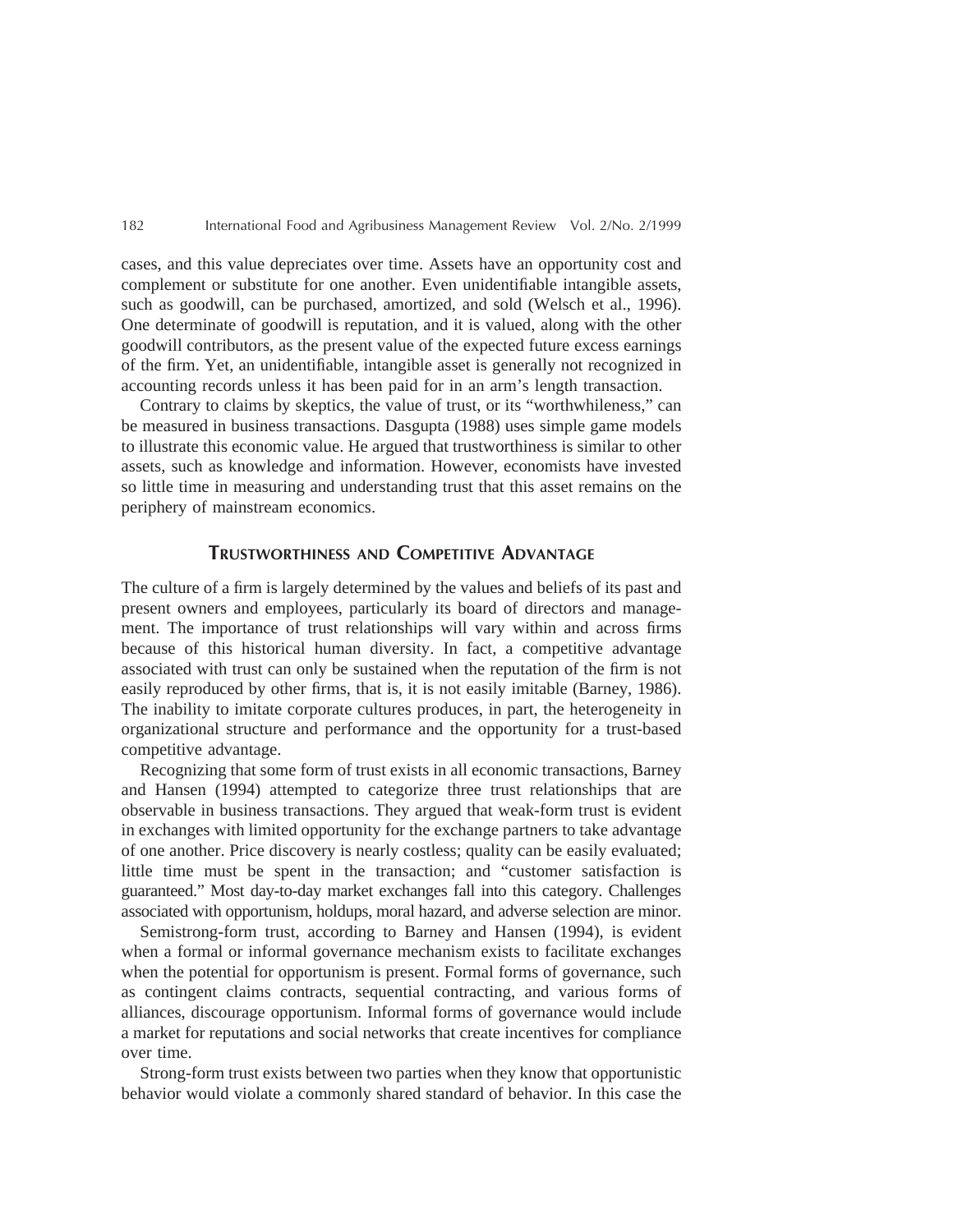firm has a focal point that does not require supporting governance mechanisms to reduce uncertainty in the exchange. Exchange partners are trustworthy because of who they are and the business values they share. Parties to a transaction look after the best interests of each other.

Barney and Hansen (1994) speculated that strong-form trust may be rare in the economy and, therefore, represents a source of strategic advantage for businesses successful in locating other strong-form trust partners:

While the number of strong form trustworthy exchange partners in a particular segment of the economy is ultimately an empirical question, it seems like a reasonable guess that strong form trustworthiness in at least some segments of the economy is probably rare, and thus (assuming exchanges with other strong form trustworthy exchange partners are developed) at least a source of temporary competitive advantage for strong form trustworthy individuals and firms. p. 186)

Other authors have not chosen to "guess" about the empirical importance of trust relationships in business. Ottati (1994) found that trustworthiness was an important part of personal capital in industrial districts where trust substituted for financial collateral in loan applications. Burchell and Wilkinson, (1997) quantitatively and qualitatively evaluated the role of trust in 60 firms in Britain, Germany, and Italy. They found evidence to support Arrow's (1974) claim that trust is an important social lubricant across businesses in these three countries. We now explore the empirical reality behind Barney and Hansen's (1994) "reasonable guess."

## **RESEARCH DESIGN:AMULTIPLE CASE EXPERIMENT**

As agricultural businesses consolidate and industrialize, case study research becomes an increasingly useful tool for exploring the "black box" of organizational structure and managerial decision making within the firm (Sterns et al., 1998). Analysis of human interaction where and when identity matters is facilitated by the case study method.

Yin (1994) noted that case studies are analogous to experiments in the physical sciences. Experiments are helpful in testing existing theory and developing new theory. Case studies, according to Yin (1994), are not capable of producing generalizable results to populations of business firms. Rather, case studies improve our understanding of theory. In this experimental vein, we proceed to test Barney and Hansen's (1994) conceptual model of trust relationships in business.

We selected six relatively small agribusiness firms in Pima and Pinal Counties in southern Arizona as experiments. The first firm is a retail supplier of high quality plant material to homeowners and apartment residents in urban Tucson. The second firm, a wholesale plant nursery, grows and distributes plant material to retail nurseries and landscape contractors throughout Pima County. The third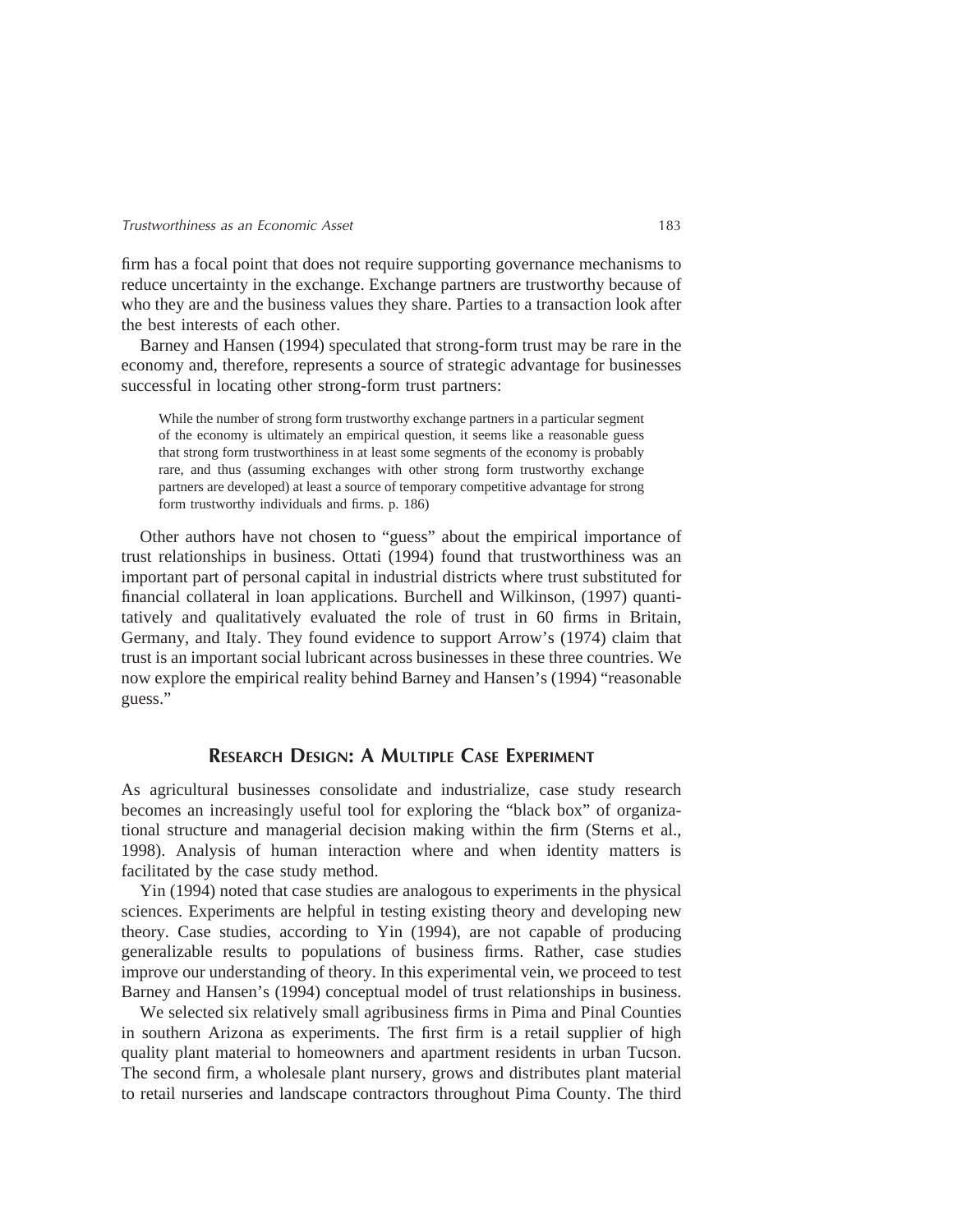184 International Food and Agribusiness Management Review Vol. 2/No. 2/1999

| Trust            | The confidence that any vulnerabilities you might have in a market exchange<br>will not be exploited by the other party. The certainty that you will not be<br>taken advantage of by the other business or individual.<br>Exchanges where there is limited opportunity for one party to exploit the other.<br>Neither party is vulnerable; the quality of the goods and services can be<br>evaluated at low cost, and no money or time needs to be invested in<br>contracts. For example, highly competitive product markets will be a form of<br>weak trust where both parties win in an exchange. Examples would be buying<br>gasoline for your car; buying office supplies; and hiring minimum-wage,<br>temporary workers.                                                                                                                                                                                    |  |  |  |  |
|------------------|------------------------------------------------------------------------------------------------------------------------------------------------------------------------------------------------------------------------------------------------------------------------------------------------------------------------------------------------------------------------------------------------------------------------------------------------------------------------------------------------------------------------------------------------------------------------------------------------------------------------------------------------------------------------------------------------------------------------------------------------------------------------------------------------------------------------------------------------------------------------------------------------------------------|--|--|--|--|
| Weak trust       |                                                                                                                                                                                                                                                                                                                                                                                                                                                                                                                                                                                                                                                                                                                                                                                                                                                                                                                  |  |  |  |  |
| Semistrong trust | Exchanges where vulnerabilities exist but you are protected by a formal or<br>informal contract, by your power to leverage the other party's reputation if he<br>or she fails to comply, or by membership in a governing organization that will<br>enforce compliance. For example, you may sign a contract or verbalize a<br>contract to deliver a certain amount of product to a customer or accept<br>delivery of a product from a supplier. Or your dominant economic position in<br>the industry may be a threat to a supplier or buyer if they fail to comply with<br>an agreement-you could destroy their reputation in the industry. Or an<br>organization guarantees compliance with agreements by alerting members to<br>businesses in default or arrears, and in some cases, fining these "cheater"<br>firms.                                                                                         |  |  |  |  |
| Strong trust     | Exchanges where vulnerabilities exist but you are protected by a set of values,<br>principles, and standards of the other party that have been internalized by that<br>individual or firm. Any exploitation of your vulnerabilities would be against<br>the values, principles, and standards of behavior of the other party. Although<br>there is opportunity for cheating, business is conducted irrespective of the<br>existence or nonexistence of any contract, enforcement mechanism, or<br>policing organization. For example, loyal employees in responsible<br>management positions look after the best economic interests of the business<br>even when there may be some personal incentive to behave otherwise. Or a<br>supplier tells you about price discounts even if it may not be in his best<br>economic interests to do so. Or a buyer helps you by taking excess inventory<br>off your hands. |  |  |  |  |

**Table 1.** Trust Categories for the Agribusiness Firm (Adapted from Barney and Hansen, 1994)

firm, a rural dairy farm, milks 1,550 cows two times a day, supplying milk to the Phoenix metropolitan area. A 2,000-acre cotton farm was the fourth business selected. Fertilizer, insecticide, and herbicide are the principle products sold to local farmers by the fifth firm, a chemical supply business. Finally, our sixth firm, a beef cattle feedlot, purchases dairy calves and raises them to be sold as replacement heifers or veal calves. The feedlot averages 1,800 animals in inventory during the year.

The research design focused on the one-way trust relationship between the owner/operator of the business and the firm's employees, customers, and suppliers.

Interviews were scheduled, and Table 1 was mailed to the owner/operator 1 week in advance of the interview. The owner/operator of each business was interviewed for a minimum of 1 hr, with some interviews running over 2 hr. We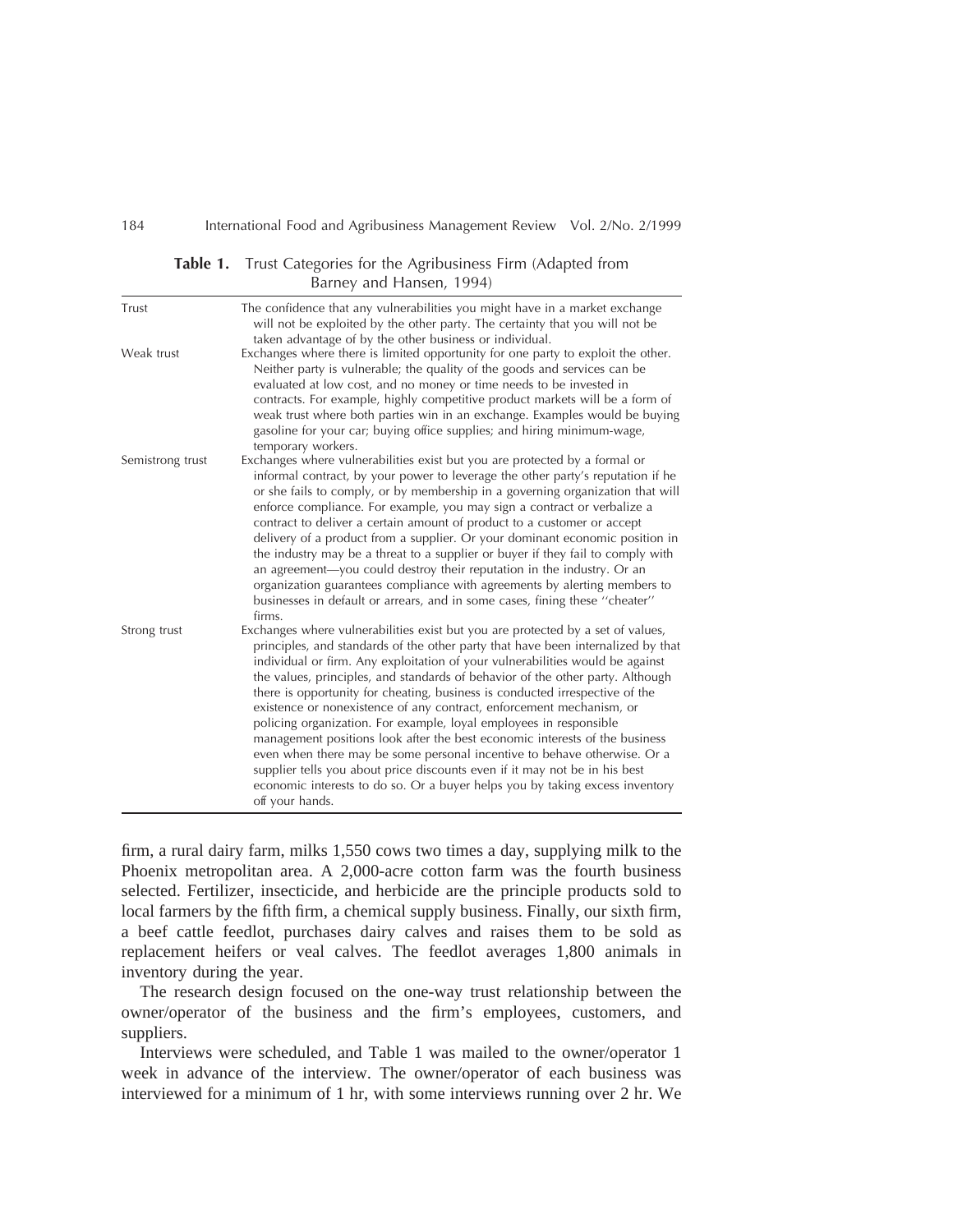served as the interview team. After discussing the role of trustworthiness in their operations and the definitions in Table 1, the owner/operators were asked to select the type of trust that characterized their economic relationship with employees, customers, and suppliers. Trust was distributed over a five-point scale, with weak-form trust  $= 1$  and strong-form trust  $= 5$ . A trust level was selected for the seven most important employees, customers, and suppliers. Importance was defined as the economic revenue or cost associated with that individual or firm. After the ranking exercise, the owner/operators discussed the reasons for their rankings.

With this experimental design we performed a preliminary empirical test of Barney and Hansen's (1994) three forms of trust. Are these forms of trust understood by business executives? Do they have meaning in their day-to-day operations? Do all three forms exist simultaneously? If so, what is the distribution or mapping of trust across business relationships? And finally, do these maps vary by business, and if so, how do they vary and why?

# **RESULTS: THE NATURE AND INCIDENCE OF TRUSTWORTHINESS**

Owner/operators experienced little difficulty understanding the types of trust outlined in Table 1 and during the interviews quickly applied them to their business operations. These small business executives spoke freely, and in some cases passionately, about the role of trustworthiness in their business relationships. Trustworthiness is a business asset, according to these executives, providing competitive advantages to the firm. Fig. 1 captures the nature of these advantages with respect to their source and process characteristics as described by these managers.

Employees, customers, and suppliers approach a transaction with a basic set of beliefs and values associated with how they do business. These behavioral fundamentals produce observable characteristics in the trading parties handling of the transaction. Repeated observations of these characteristics create a trustworthy reputation for the other party. Trustworthiness increases business flexibility, reduces risk, saves managerial time, and reduces monitoring costs. All six managers indicated that semistrong- and strong-form trust relationships create competitive value for their firms.

According to these owner/operators, trustworthiness takes time and money to develop and to maintain as a productive asset. However, unlike depreciable assets, trust appreciates in value through experience. Strong-form trust, and even forms of semistrong trust, substitute for investments in other formal governance activities (e.g., monitoring mechanisms) and reduce the probability of noncompliance.

The owner/operators noted that price and quantity were critical considerations in all business relationships because of their direct impact on profitability. Yet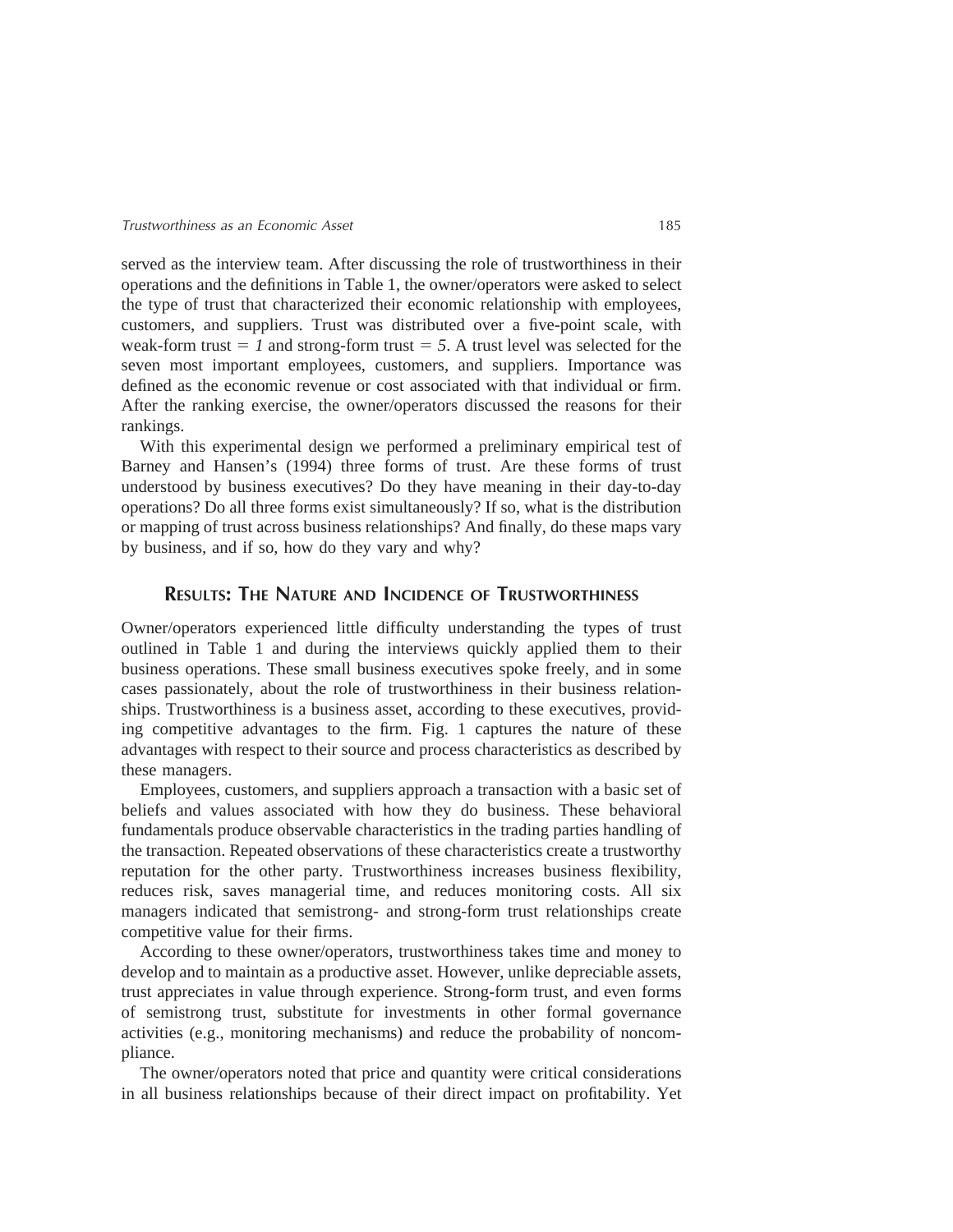

Figure 1. Behavior foundations of trustworthiness.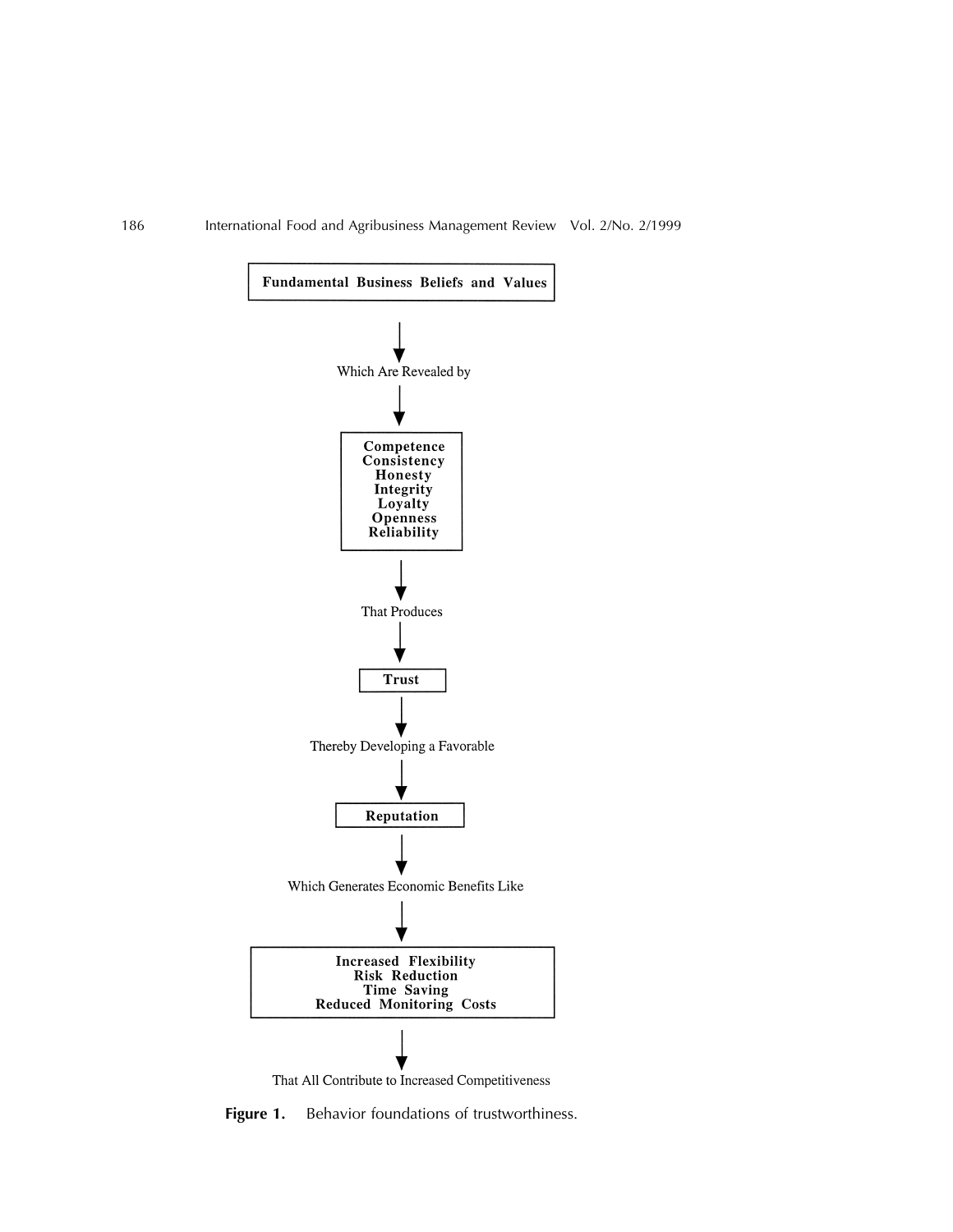| <b>Business</b><br>Relationship | Level of Trust |       |             |       |        |  |
|---------------------------------|----------------|-------|-------------|-------|--------|--|
|                                 | Weak           |       | Semi-Strong |       |        |  |
|                                 |                |       |             | 4     |        |  |
| Suppliers                       | 9(24)          | 9(24) | 10(26)      | 4(10) | 6(16)  |  |
| Employees                       | 7(18)          |       | 2(5)        | 9(23) | 21(54) |  |
| Customers                       | 14(44)         | 2(6)  | 10(31)      | 2(6)  | 4(13)  |  |

**Table 2.** Level of Trust for Three Business Relationships (Number and Percent of Total Rankings by Relationship)

these executives emphasized that these traditional economic variables were not necessary and sufficient conditions for business success. Identity signals embedded in economic exchanges were critical too. The "who" of trading relationships is not dominated by the "how much." Both economic signals are vital.

Table 2 summarizes the rankings across the three types of business relationships. For both suppliers and customers, weak trust associated with identity-less markets represented 18–34% of these relationships. The majority of these exchanges contained some degree of economically relevant identity through formal or informal contracts and/or high levels of assurance that all parties' interests will be protected. In the case of employer-employee relationships, strong trust (a ranking of *5*) dominated the other two forms. Important labor inputs in these firms represent much more than a commodity where price and quality are easily discovered in a nonopportunistic market.

These executives use three forms of governance in their business transactions: the market, contracts, and social capital or strong-form trust. This empirical result supports Lewicki and Bunker's (1996) claim that firms maintain a portfolio of governance mechanisms in their business transactions in their efforts to minimize transaction costs that are subject to the operational needs and constraints of the business. We found all three governance forms in all firms. Informal and formal contracts (semistrong) and social capital (strong form) were more prevalent than markets (weak form) in the portfolio for the most important transactions.

The multiple-case design also produced support for Lewicki and Bunker's (1996) hypothesis that some trust relationships evolve over time. Weak trust relationships can evolve into semistrong- or strong-form trust transactions as the number of transactions increases and the trading parties become more acquainted. For example, all six owner/operators indicated that most employees are hired either "as commodities" or "under contract," but a selected few become strong-form trust employees in the firm. Some suppliers and customers also followed this evolutionary pattern toward a noncalculative relationship.

Trustworthiness mappings (Fig. 2) for the six firms provide a graphical account of the three fundamental empirical relationships associated with trust summarized in Table 2. Noteworthy is the moderately positive correlation between economic importance and the form of trust for five of the six firms. The more economically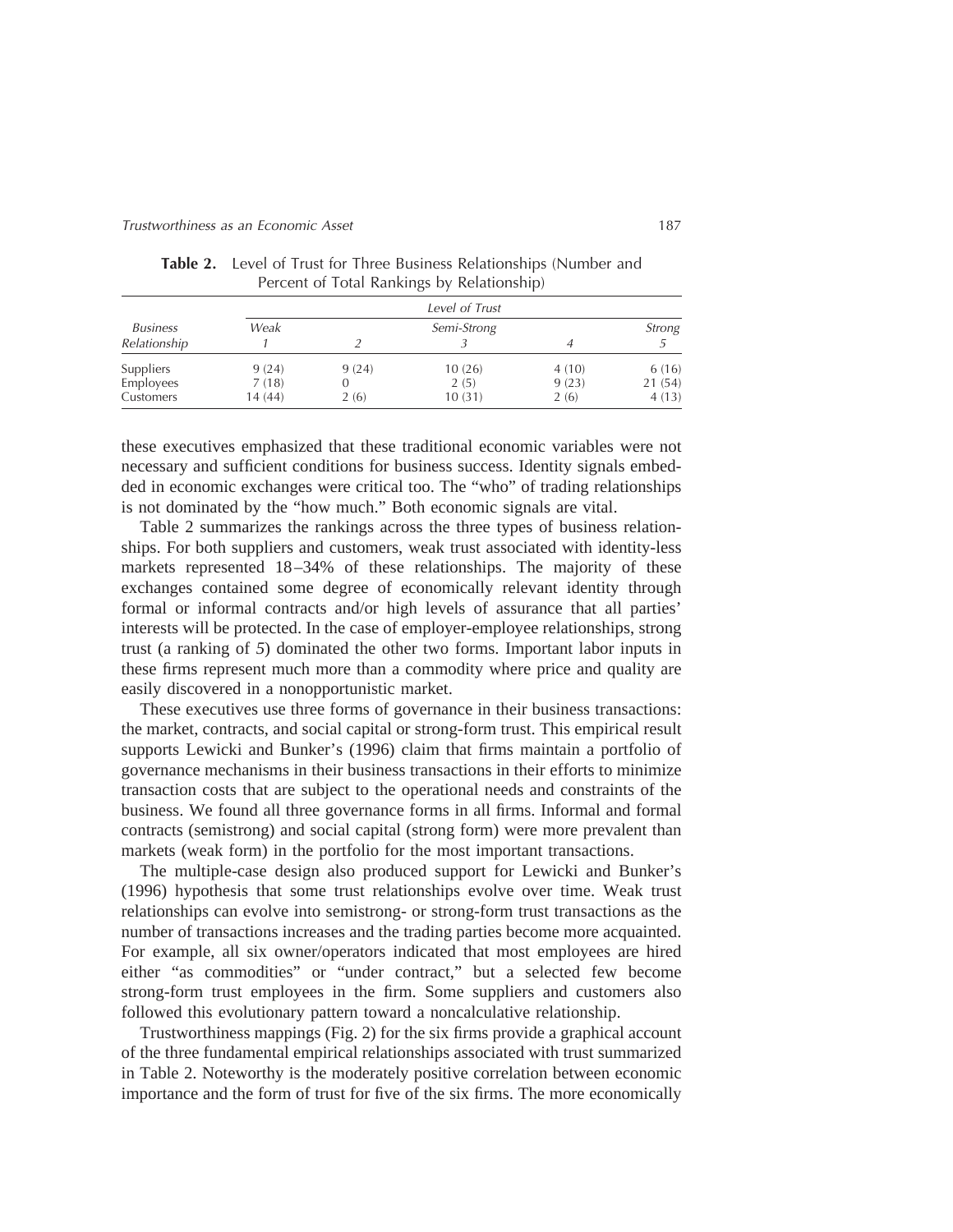

**Figure 2.** Trustworthiness mappings for selected agribusiness firms.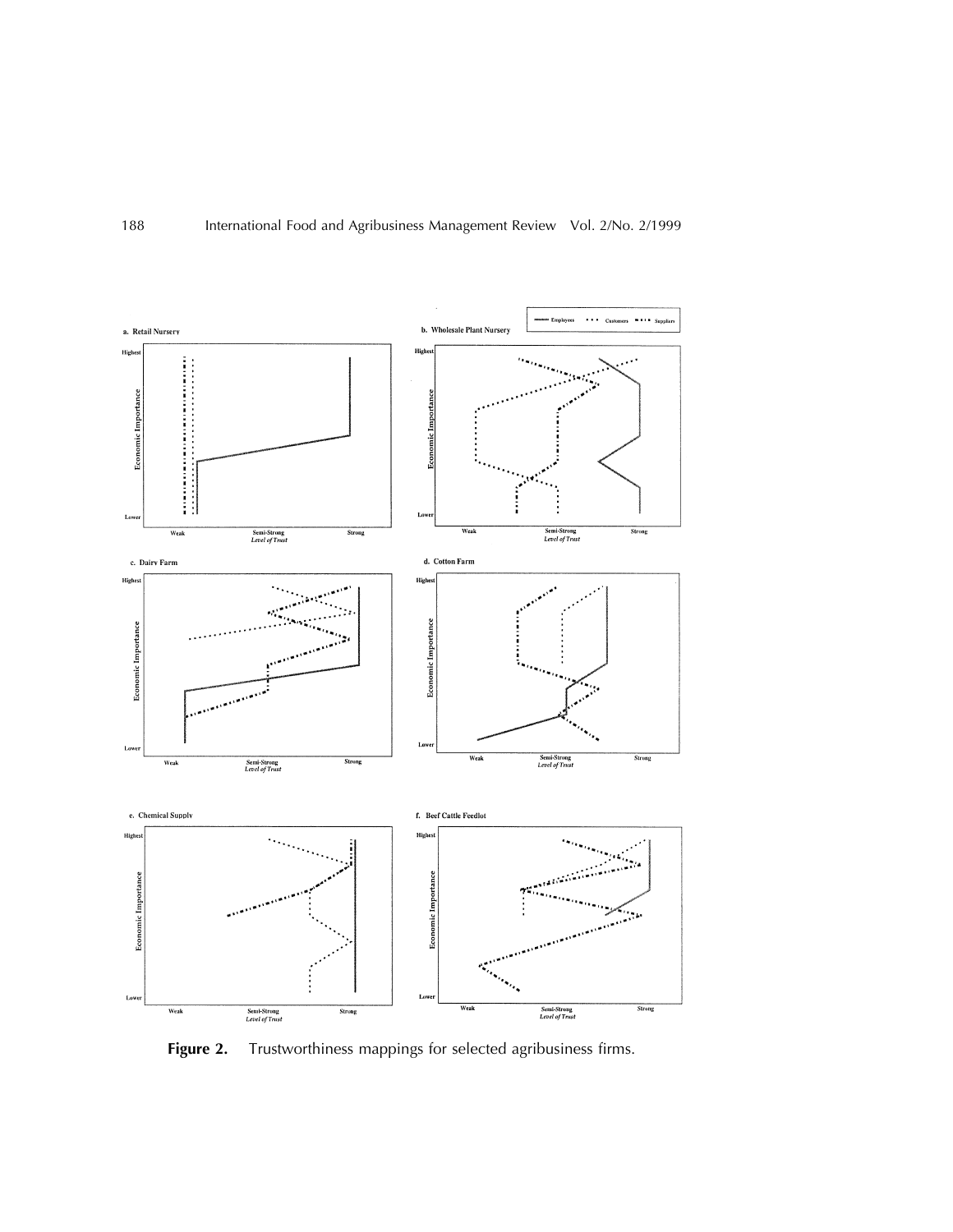important, and the more vulnerability possible with the supplier, employee, and customer, the more likely the relationship is characterized by semistrong or strong trust. Secondly, the variability in trustworthiness internal and external to the firm is revealed. Varying degrees of strong trust dominate the internal employeremployee relationship, whereas exchanges with suppliers and customers can range widely depending on the identity of the party. Finally, Fig. 2 reveals the variance or diversity in trustworthiness in business relationships across these six small agribusiness firms.

#### **Retail Nursery (Thirty-five Employees)**

Office and management employees received strong-form trust rankings by this owner/operator. But the potential for opportunistic behavior by sales clerks and laborers is limited, so their transactions were ranked as weak-form trust. This retail executive found no source of vulnerability with either his customers or his suppliers. Customers numbered in the thousands and purchased relatively small quantities of plant material and supplies throughout the year. All parties in the transaction easily evaluated price and quality information. Similarly, the major suppliers of plant material operated in a highly competitive commodity market where the success of profitable opportunistic behavior was limited.

#### **Wholesale Plant Nursery (Twenty-eight Employees)**

The employees in this family-operated business shared similar business values and goals with the owner-operator. Most of these workers were cross-trained to work the sales counter, water plants, load trucks, make deliveries, or work in the greenhouses. Vulnerability to opportunistic behavior was possible in the mind of the executive, but strong employer-employee relationships reduced the probability of occurrence. Customer trust rankings varied from strong-form for the most important customer, a landscape contractor, to weak-form and semistrong-form for retail nurseries and other landscapers. The opportunism of suppliers was managed through informal and formal contracts where the interaction between buyer and supplier was on a weekly basis with well established ex post facto means for resolving conflict.

#### **Dairy Farm (Seventeen Employees)**

Again, important management employees, such as the dairy foreman, calf barn attendants, and milking parlor shift supervisors, shared high levels of social capital with the owner/operator to counteract opportunistic temptations. Other employees, such as milkers, cow pushers, and feed truck drivers, were governed by the market where expectations on both sides were understood and failure to comply terminates the employment relationship. The dairy's three customers, one for milk and two for calves, ranged from contractual for fluid milk, strong-form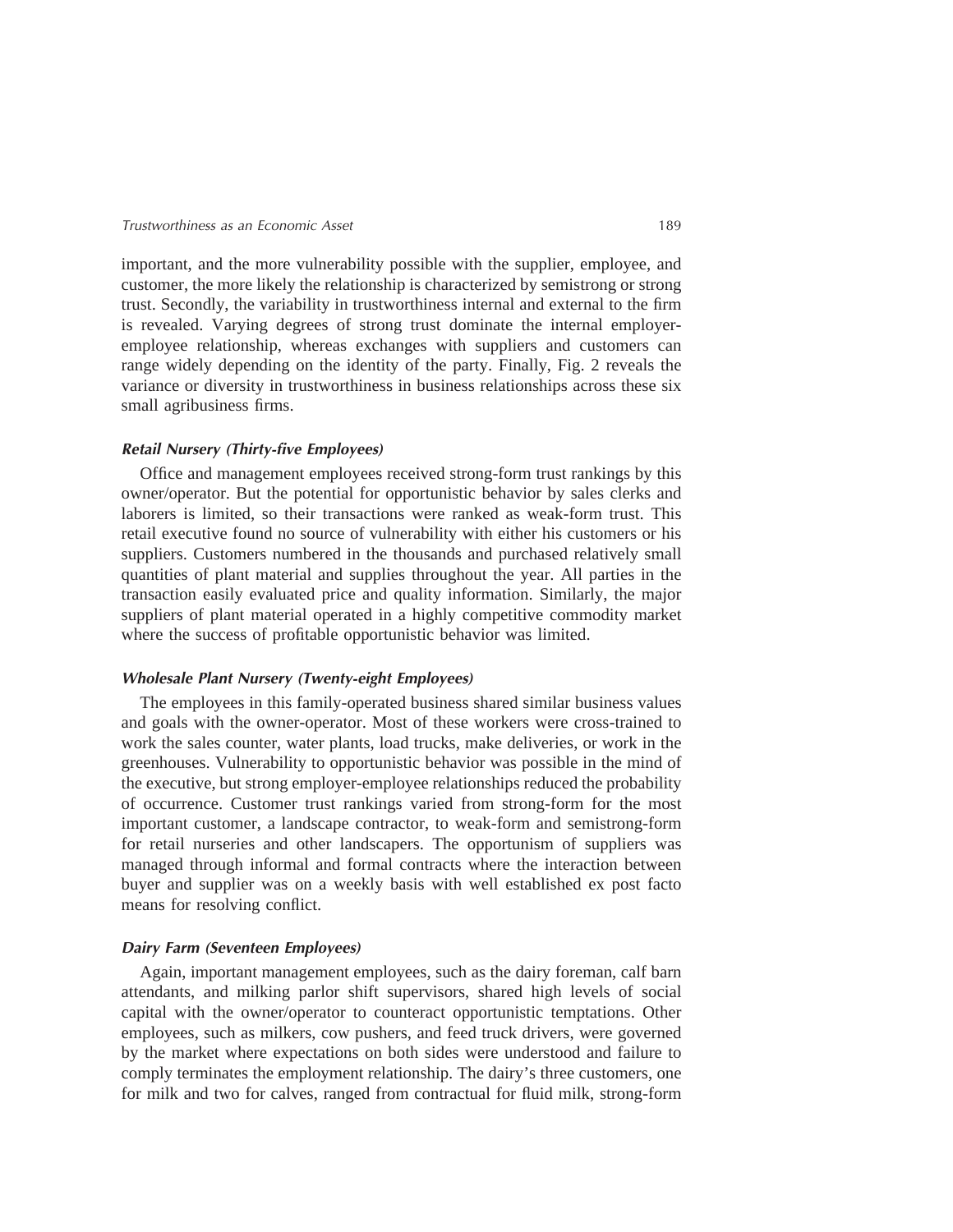trust for the bull calf buyer, and weak-form trust for the heifer calf buyer. Strong-form trust characterized the two most important feed suppliers. The operator commented that a high level of assurance that quality feed would be delivered in a timely manner created economic advantage to his firm in the form of lower cost per hundredweight of milk produced.

#### **Cotton Farm (Eight Employees)**

The governance mechanism of choice for employees, customers, and suppliers was contractual in nature for this cotton farmer. Vulnerability was managed through formal and informal agreements that spelled out expectations and conditions associated with a transaction. Not a single business relationship was ranked as strong-form trust. Only one employee relationship exhibited weak trust where the owner/operator was not exposed to opportunism. Opportunism, according to this cotton farmer, was present to some degree in all his transactions, and he used agreements between the transacting parties to manage his risk.

## **Chemical Supply (Thirteen Employees)**

The owner/operator emphasized that he could not operate his business successfully without strong-form trust with all his employees. Potential opportunism by salesmen, yard staff, and delivery people created high levels of vulnerability for the firm. The executive noted that he only retained honest, "low maintenance" employees he could trust with money, chemicals, and customers. Likewise, this chemical supply firm had semistrong- to strong-form trust relationships with its major customers. Opportunism was managed through handshakes and verbal agreements. Relatively less important suppliers were ranked in the direction of weaker-trust relationships.

## **Beef Cattle Feedlot (Four Employees)**

This family-operated feedlot raised replacement heifers and veal calves. According to the owner/operator, strong-form trust employees were critical for his business. He noted that his employees started out in semistrong-trust relationships but evolved into "high quality" employees he could trust while he was away on business trips. The top two customers or buyers were ranked in the strong category. The manager attributed the diversity of ranking for to the working relationship the owner/operator had developed with the individual salesperson, with feed grain, veterinarian services, and hay receiving higher trust rankings than suppliers of equipment, power, and fuel.

Four central tendencies that can serve as testable hypotheses in further research efforts emerged from these results. First, it appears that weak trust or commoditylike exchanges do not dominate the most important economic transactions in these firms. Owner/operators interact with employees, suppliers, and customers based,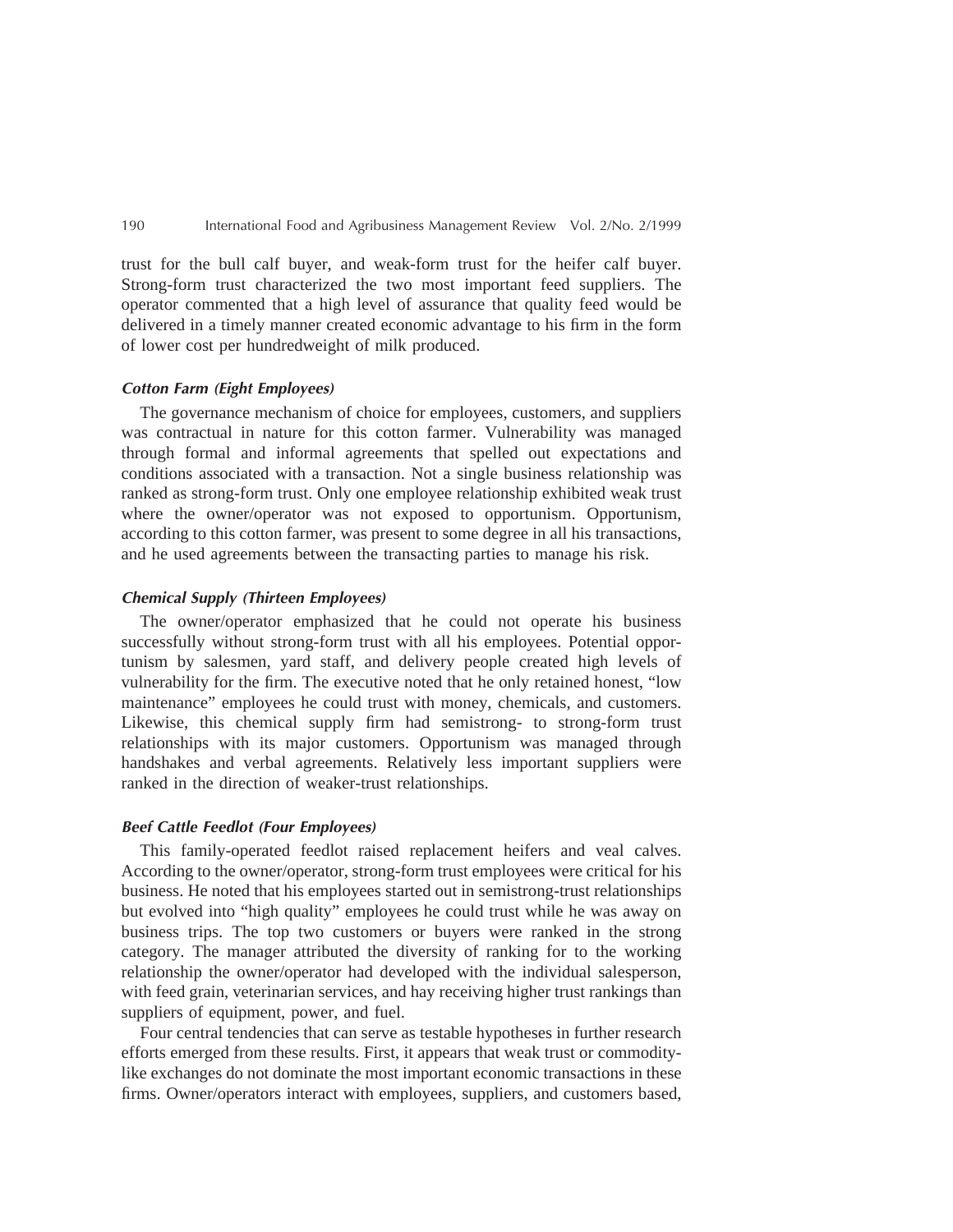in part, on their identity. Formal and informal contracts are agreed on; business values and beliefs are shared and understood.

Second, the predominant business relationships have a degree of semistrong trust as their central feature. Contrary to the standard production theory of the firm, the agribusiness world is characterized by exchanges where vulnerabilities exist, and the executive is protected via formal or informal contracts, reputation, or by a third party enforcing compliance. This finding challenges the widely taught view of the firm as primarily a technological relationship (i.e., production function) stripped of all human identity. Interaction with input suppliers and customers is the major activity of the business firm, according to these six owner/operators.

In response to Barney and Hansen's (1994) "guess" about strong trust, we found that strong trust is found in the three types of business relationships to varying degrees. A set of shared values, principles, and standards do not protect the executive in all, or even most, exchanges, but the existence of internalized trustworthiness exists and is not "rare." As previously noted, strong trust is most evident with economically important employees who share responsibility for managing the firm.

Of the six businesses, only the retail nursery was directly interacting with the consumer of the final product in the agribusiness distribution chain. We hypothesize that the closer the business is to large numbers of the final consumers, the more prevalent weak trust will become in these business relationships. The owner/operator of the retail nursery in this study viewed all his customer relationships as commodity-like where there is limited support for opportunism. Price dominates all sales in this firm.

# **SELECTED IMPLICATIONS FOR AGRIBUSINESS MANAGERS AND RESEARCHERS**

These six business experiments revealed that

- Investments in trust-based relationships can produce competitive advantages based on noncalculative behavior.
- Strong-form trust relationships with employees, although not always possible or appropriate, are a legitimate means for achieving superior economic performance.
- The portfolio of governance mechanisms ranging from the market to strong-form trust should be evaluated continuously in an effort to reduce transaction costs.
- Ex ante and ex post facto contracting talents serve the agribusiness executive well because most key business transactions are characterized by some degree of semistrong-form trust.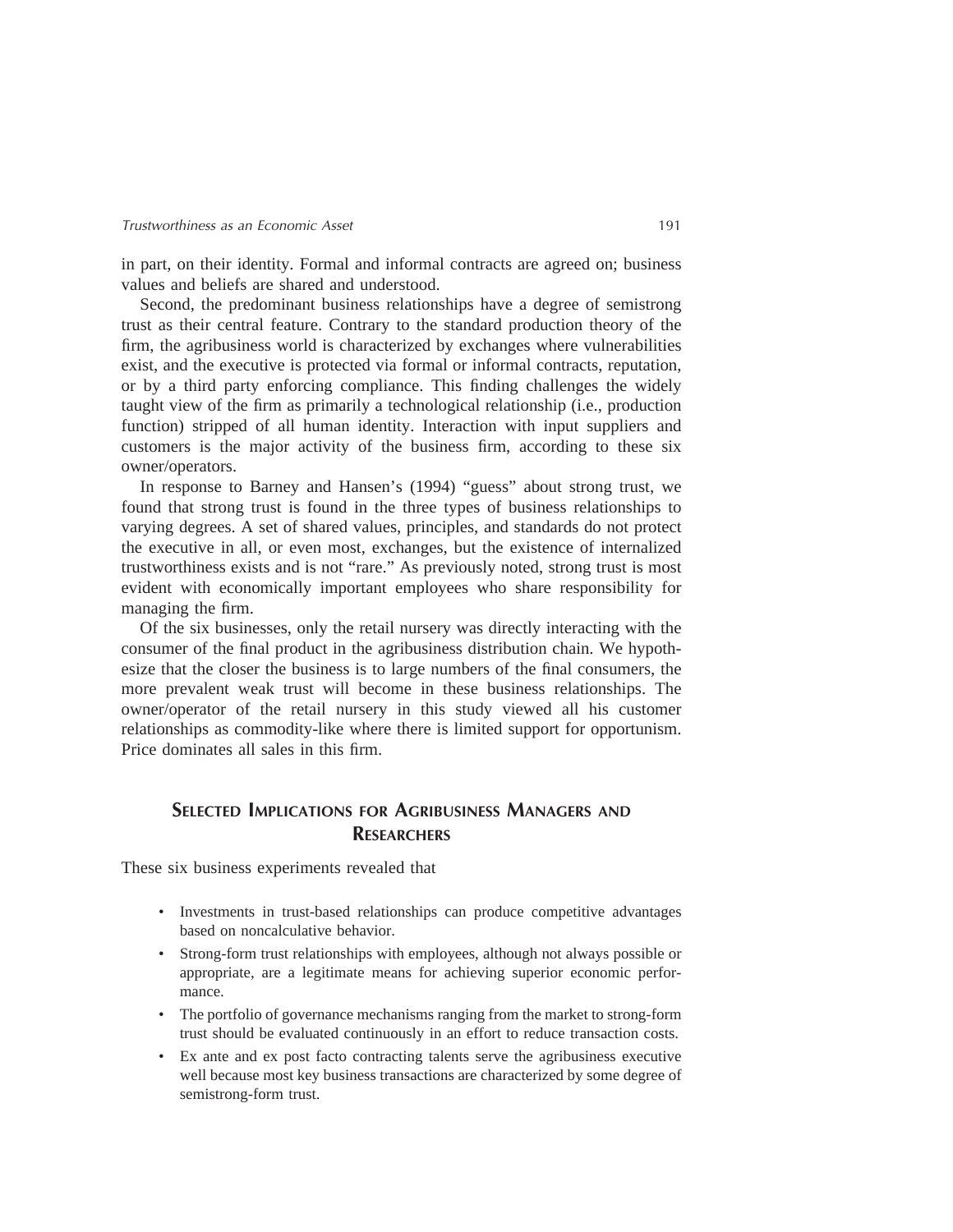In addition, these six managers, as well as most business managers (Mitntzberg, 1971; Kotter, 1999), indicated they devoted a majority of their business day to working with people, primarily on logistical issues. These owner/operators invested significant time "designing and maintaining" the internal and external economic relationships of their businesses. Trustworthiness in these relationships creates operational efficiency benefits by freeing up valuable managerial time resources that can be reallocated to economically productive activities.

Likewise, these experiments revealed that agribusiness managers operate under extreme time pressures, and economic decisions are made within this binding temporal constraint. Bounded rationality accurately characterizes their day-to-day decision making. Marginal decisions on the allocation of physical assets appear to be made quickly and accurately given the time available for the decision.

Finally, these empirical results lend support to the claim that identity-relevant economics should occupy a greater amount of space in agribusiness journals and discussion time in classrooms. Institutional design, contracts, agency, interaction costs, collective action, social capital, and game theory capture a greater part of the intellectual core for understanding many important economic transactions.

**Acknowledgments:** We appreciate the helpful comments by Wayne Howard, Gary Thompson, and two reviewers on an earlier version of this paper.

## **REFERENCES**

Arrow, K. J. 1974. *The Limits of Organization*. New York: W.W. Norton & Company.

- Barney, J. B. 1986. "Organizational Culture: Can It Be a Source of Sustained Competitive Advantage?" *Academy of Management Review*, 11 (3), 656–665.
- Barney, J. B., and M. H. Hansen. 1994. "Trustworthiness as a Source of Competitive Advantage." *Strategic Management Journal*, 15, 175–190.
- Boehlje, M. D., and D. A. Lins. 1998. "Risks and Risk Management in an Industrialized Agriculture." *Agricultural Finance Review*, 58, 1–16.
- Burchell, B., and F. Wilkinson. 1997. "Trust, Business Relationships and the Contractual Environment." *Cambridge Journal of Economics*, 21 (2), 217–237.
- Dasgupta, P. 1988. "Trust as a Commodity." In D. Gambetta, ed., *Trust: Making and Breaking Cooperative Relations* (pp. 49–72). New York: Basil Blackwell, Inc.
- Fukuyama, F. 1995. *Trust: The Social Virtues & the Creation of Prosperity*. New York: The Free Press.
- Gardner, B. D. 1995. "Discussion on Social Capital." *Journal of Agriculture and Applied Economics*, 27 (1), 81–85.
- Greenspan, A. 1999. "Maintaining Economic Vitality." Remarks given at the Millennium Lecture Series sponsored by the Gerald R. Ford Foundation and Grand Valley State University, Grand Rapids, Michigan, September 8.
- Handy, C. 1995. "Trust and the Virtual Organization." *Harvard Business Review*, 73 (May-June),  $40 - 50$ .